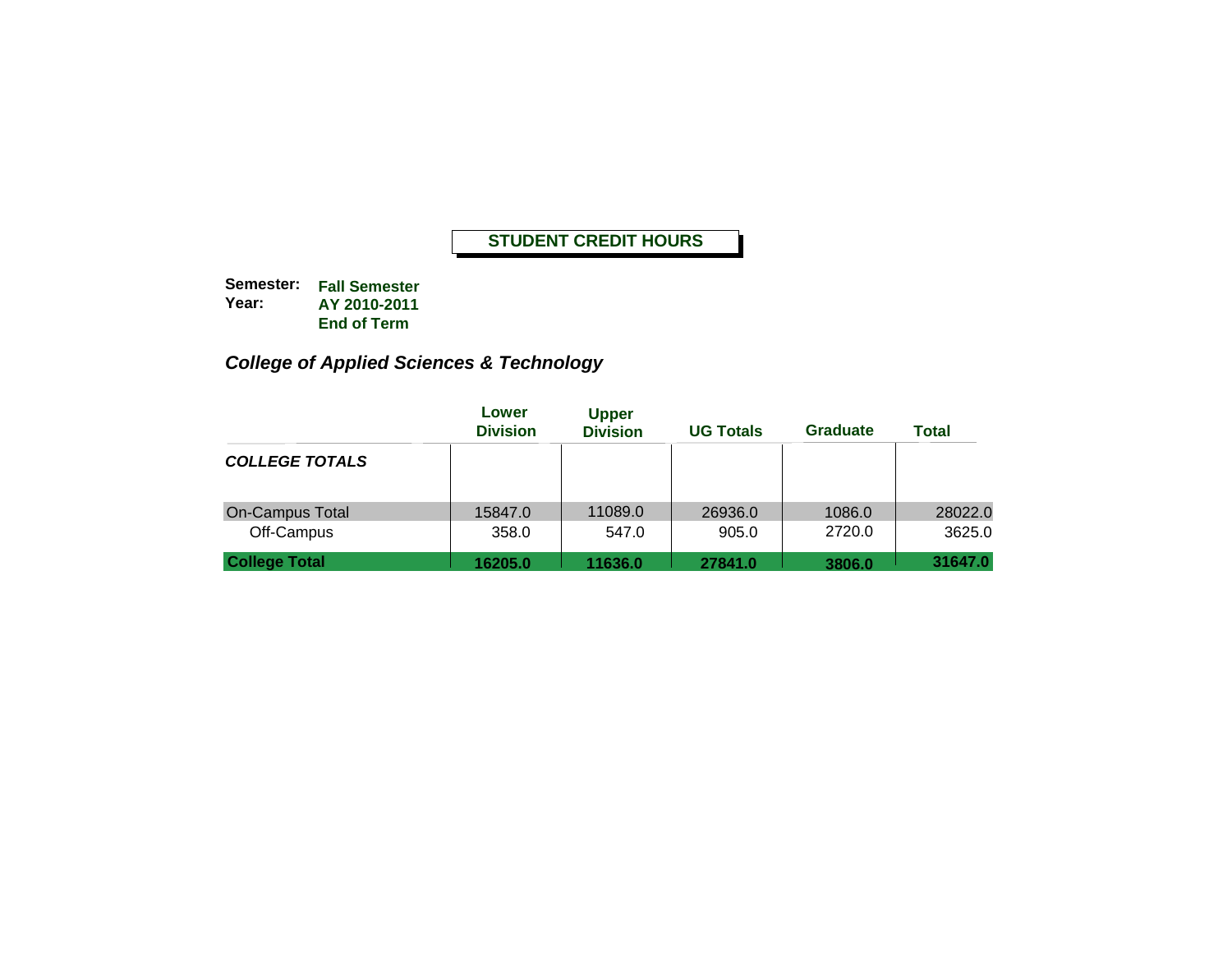**Semester: Fall Semester Year: AY 2010-2011 End of Term**

# *College of Architecture & Planning*

|                                      | Lower<br><b>Division</b> | <b>Upper</b><br><b>Division</b> | <b>UG Totals</b> | Graduate        | Total           |
|--------------------------------------|--------------------------|---------------------------------|------------------|-----------------|-----------------|
| <b>COLLEGE TOTALS</b>                |                          |                                 |                  |                 |                 |
| <b>On-Campus Total</b><br>Off-Campus | 2786.0<br>0.0            | 3399.0<br>0.0                   | 6185.0<br>0.0    | 1769.0<br>132.0 | 7954.0<br>132.0 |
| <b>College Total</b>                 | 2786.0                   | 3399.0                          | 6185.0           | 1901.0          | 8086.0          |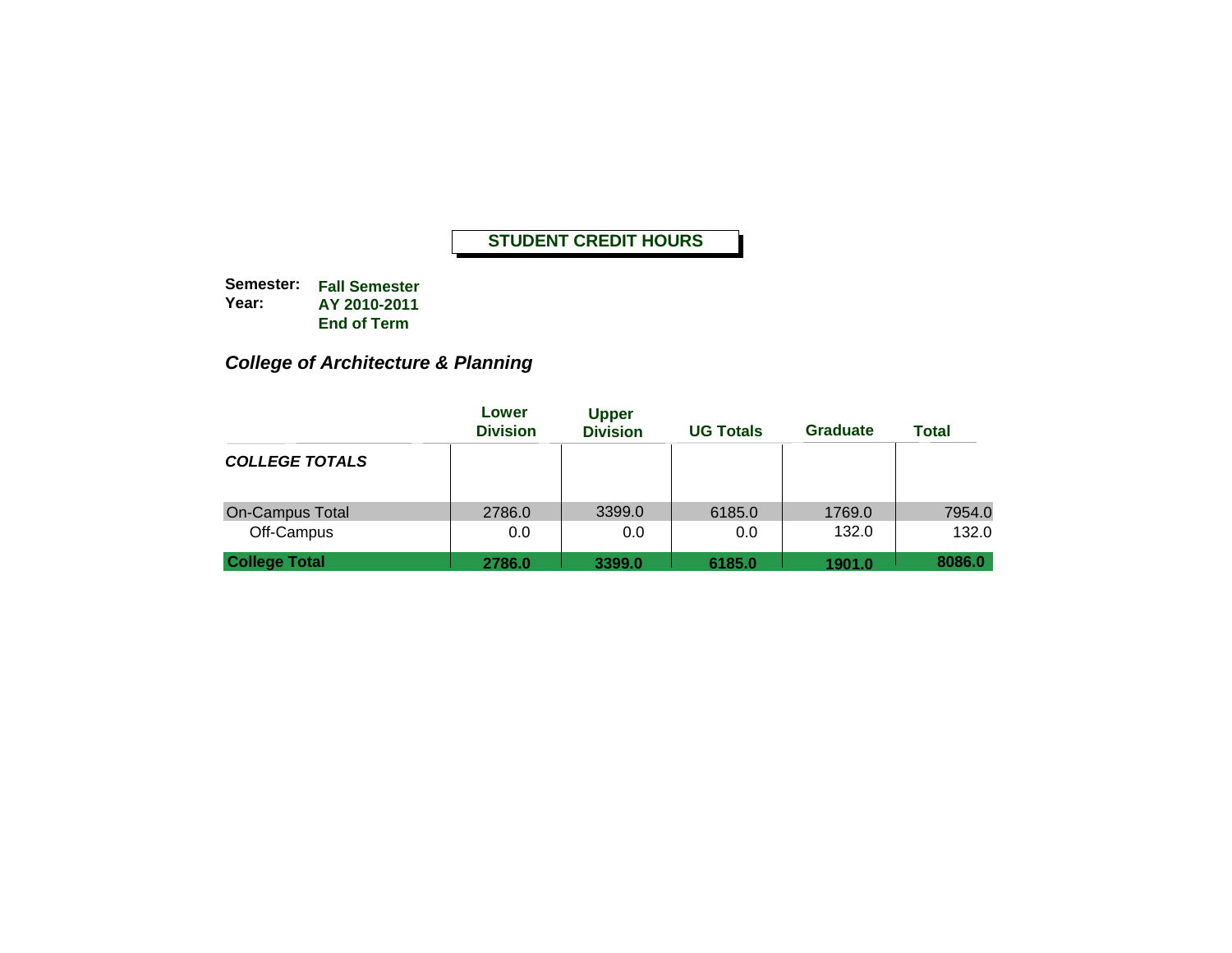**Semester: Fall Semester Year: AY 2010-2011End of Term**

*College of Business*

|                                      | Lower<br><b>Division</b> | <b>Upper</b><br><b>Division</b> | <b>UG Totals</b>  | <b>Graduate</b> | <b>Total</b>      |
|--------------------------------------|--------------------------|---------------------------------|-------------------|-----------------|-------------------|
| <b>COLLEGE TOTALS</b>                |                          |                                 |                   |                 |                   |
| <b>On-Campus Total</b><br>Off-Campus | 13802.0<br>3864.0        | 10802.0<br>1047.0               | 24604.0<br>4911.0 | 1014.0<br>930.0 | 25618.0<br>5841.0 |
| <b>College Total</b>                 | 17666.0                  | 11849.0                         | 29515.0           | 1944.0          | 31459.0           |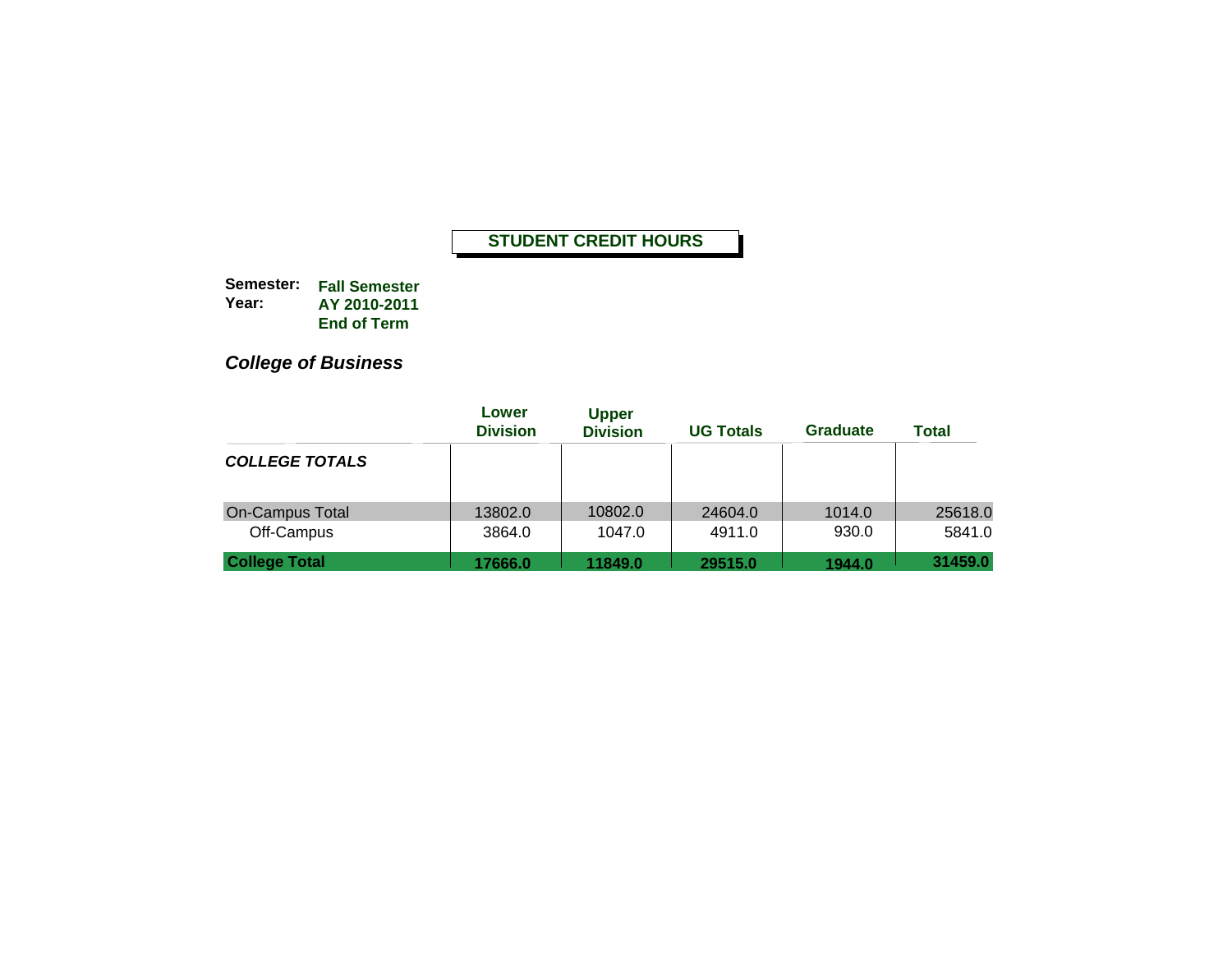**Semester: Fall Semester Year: AY 2010-2011 End of Term**

# *College of Communication, Information, & Media*

|                                      | Lower<br><b>Division</b> | <b>Upper</b><br><b>Division</b> | <b>UG Totals</b> | Graduate        | Total             |
|--------------------------------------|--------------------------|---------------------------------|------------------|-----------------|-------------------|
| <b>COLLEGE TOTALS</b>                |                          |                                 |                  |                 |                   |
| <b>On-Campus Total</b><br>Off-Campus | 11882.0<br>794.0         | 6823.0<br>151.0                 | 18705.0<br>945.0 | 1741.0<br>143.0 | 20446.0<br>1088.0 |
| <b>College Total</b>                 | 12676.0                  | 6974.0                          | 19650.0          | 1884.0          | 21534.0           |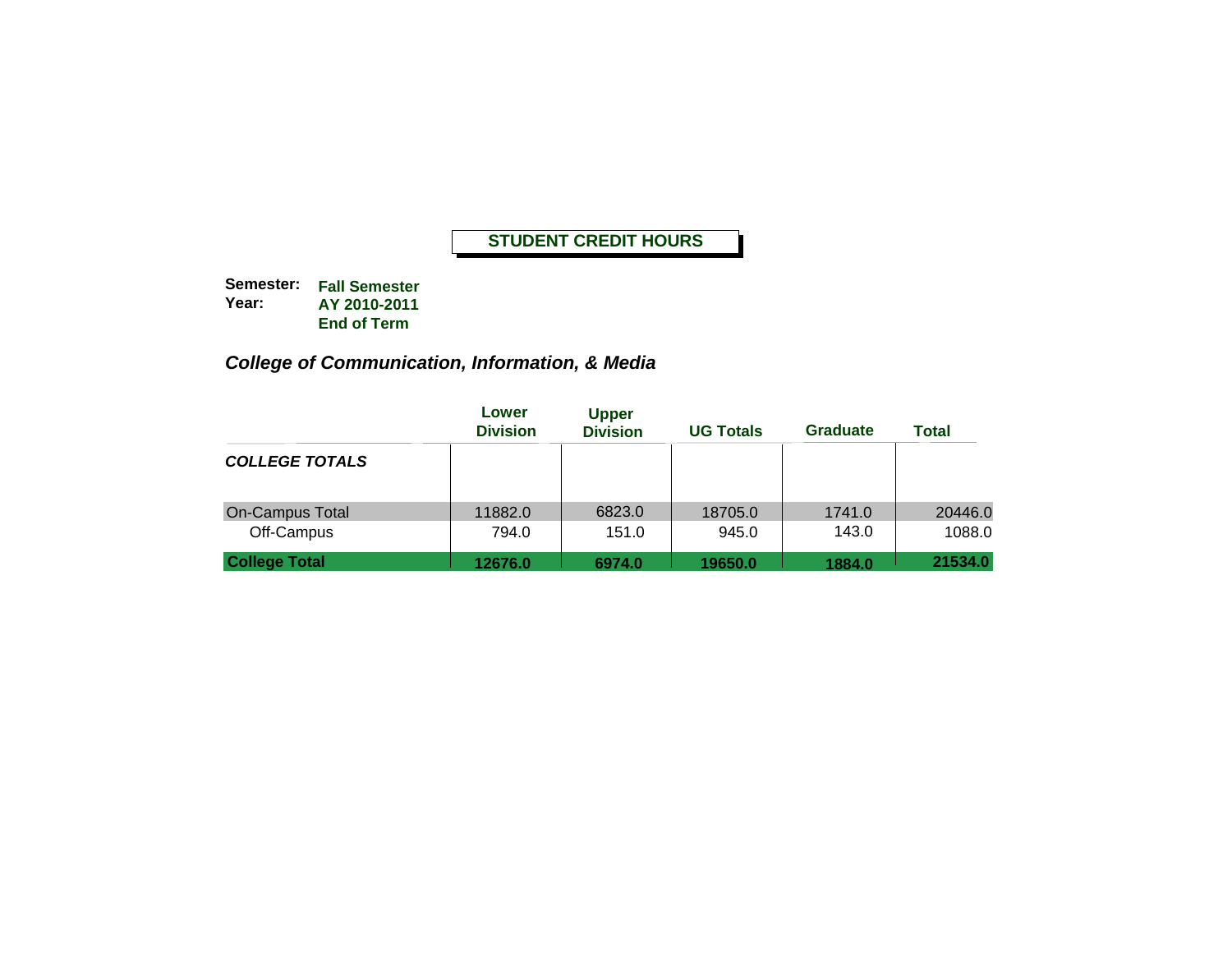**Semester: Fall Semester Year: AY 2010-2011 End of Term**

*College of Fine Arts*

|                                      | Lower<br><b>Division</b> | <b>Upper</b><br><b>Division</b> | <b>UG Totals</b> | <b>Graduate</b> | <b>Total</b>     |
|--------------------------------------|--------------------------|---------------------------------|------------------|-----------------|------------------|
| <b>COLLEGE TOTALS</b>                |                          |                                 |                  |                 |                  |
| <b>On-Campus Total</b><br>Off-Campus | 15217.0<br>564.0         | 5160.0<br>3.0                   | 20377.0<br>567.0 | 876.0<br>0.0    | 21253.0<br>567.0 |
| <b>College Total</b>                 | 15781.0                  | 5163.0                          | 20944.0          | 876.0           | 21820.0          |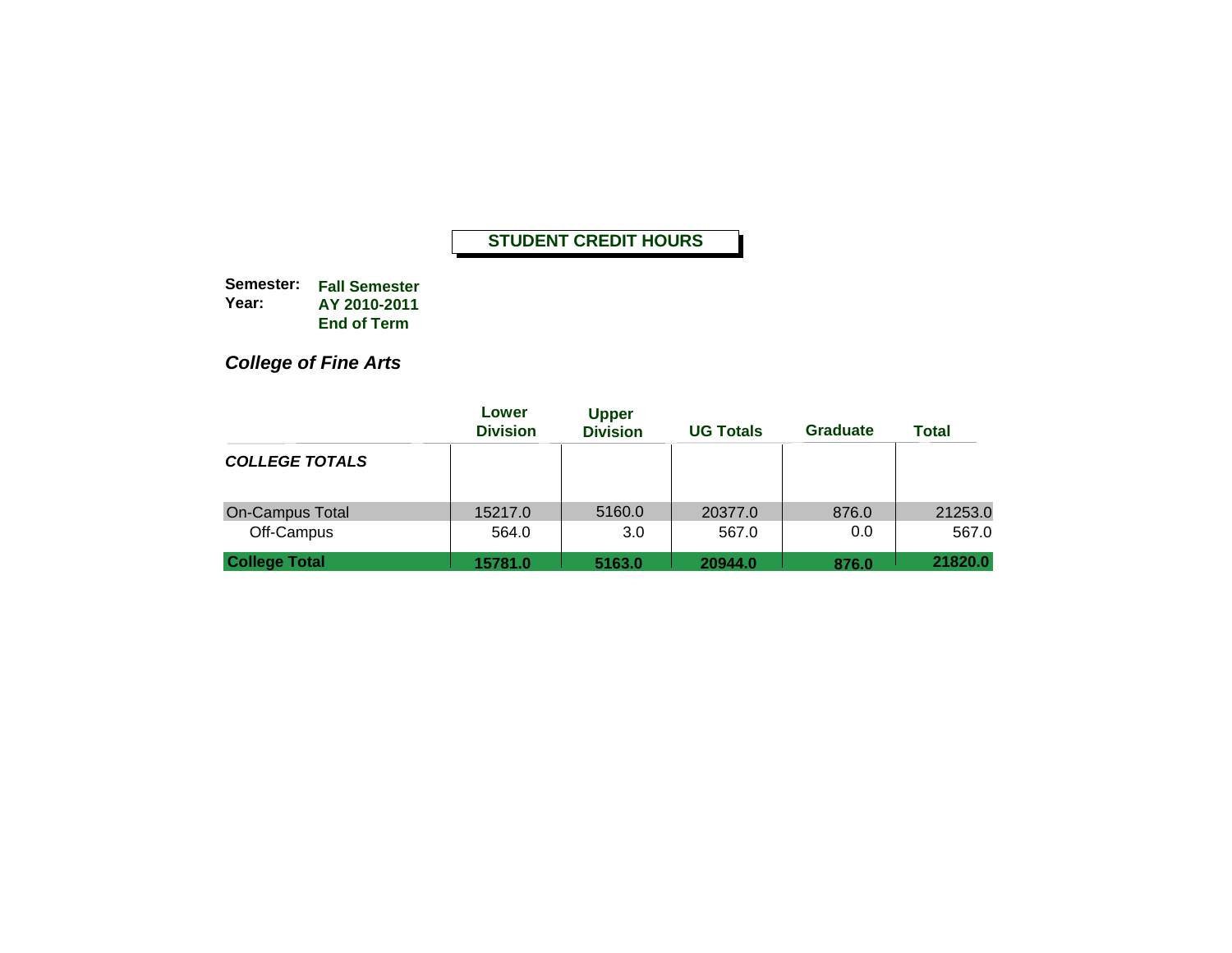**Semester: Fall Semester Year: AY 2010-2011 End of Term**

# *College of Sciences and Humanities*

|                                      | Lower<br><b>Division</b> | <b>Upper</b><br><b>Division</b> | <b>UG Totals</b>    | Graduate        | Total               |
|--------------------------------------|--------------------------|---------------------------------|---------------------|-----------------|---------------------|
| <b>COLLEGE TOTALS</b>                |                          |                                 |                     |                 |                     |
| <b>On-Campus Total</b><br>Off-Campus | 108803.0<br>9874.0       | 21295.0<br>1118.0               | 130098.0<br>10992.0 | 5512.0<br>255.0 | 135610.0<br>11247.0 |
| <b>College Total</b>                 | 118677.0                 | 22413.0                         | 141090.0            | 5767.0          | 146857.0            |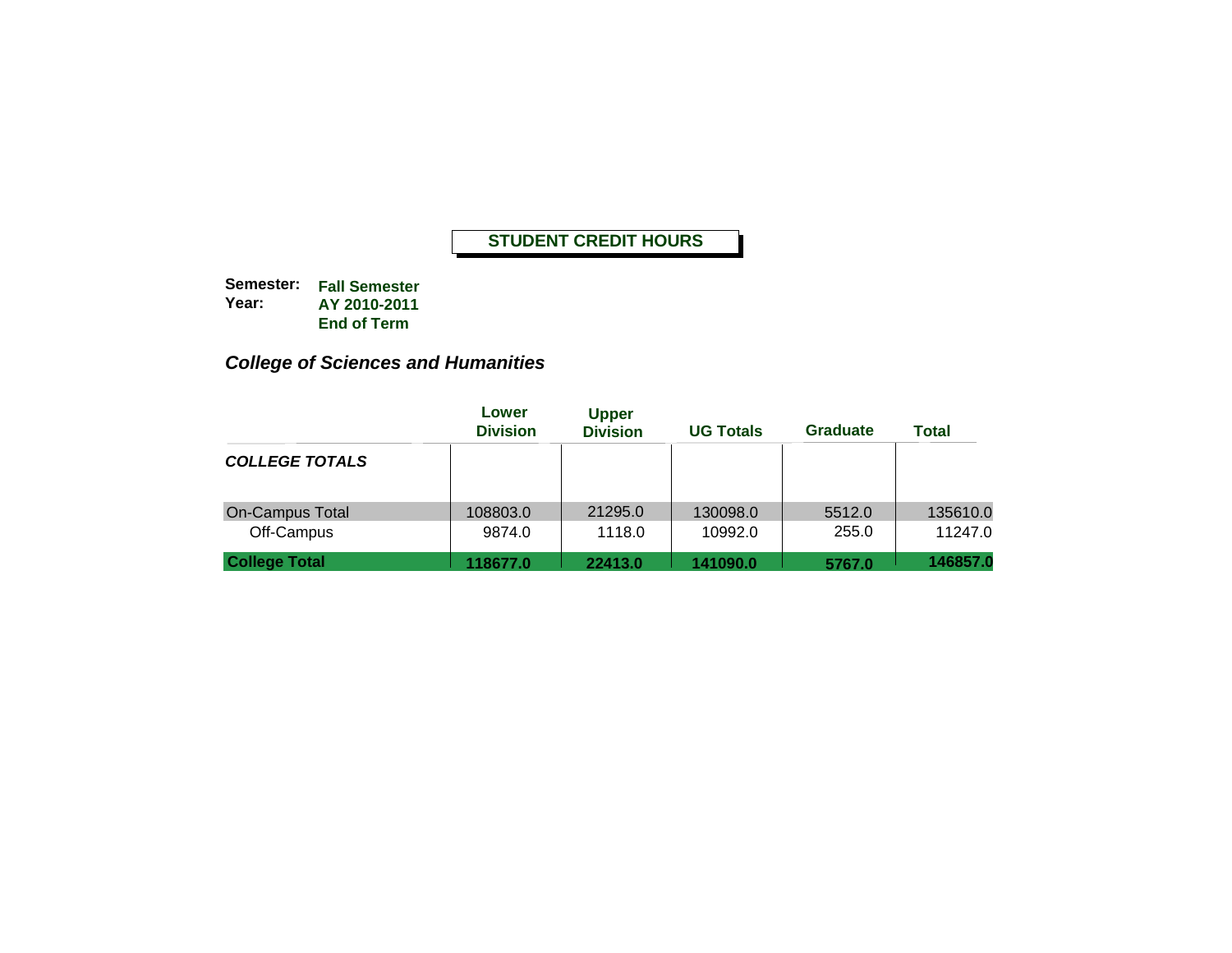**Semester: Fall Semester Year: AY 2010-2011End of Term**

*Interdepartmental*

|                                      | Lower<br><b>Division</b> | <b>Upper</b><br><b>Division</b> | <b>UG Totals</b> | <b>Graduate</b> | <b>Total</b>   |
|--------------------------------------|--------------------------|---------------------------------|------------------|-----------------|----------------|
| <b>COLLEGE TOTALS</b>                |                          |                                 |                  |                 |                |
| <b>On-Campus Total</b><br>Off-Campus | 973.0<br>3.0             | 292.0<br>18.0                   | 1265.0<br>21.0   | 69.0<br>27.0    | 1334.0<br>48.0 |
| <b>College Total</b>                 | 976.0                    | 310.0                           | 1286.0           | 96.0            | 1382.0         |